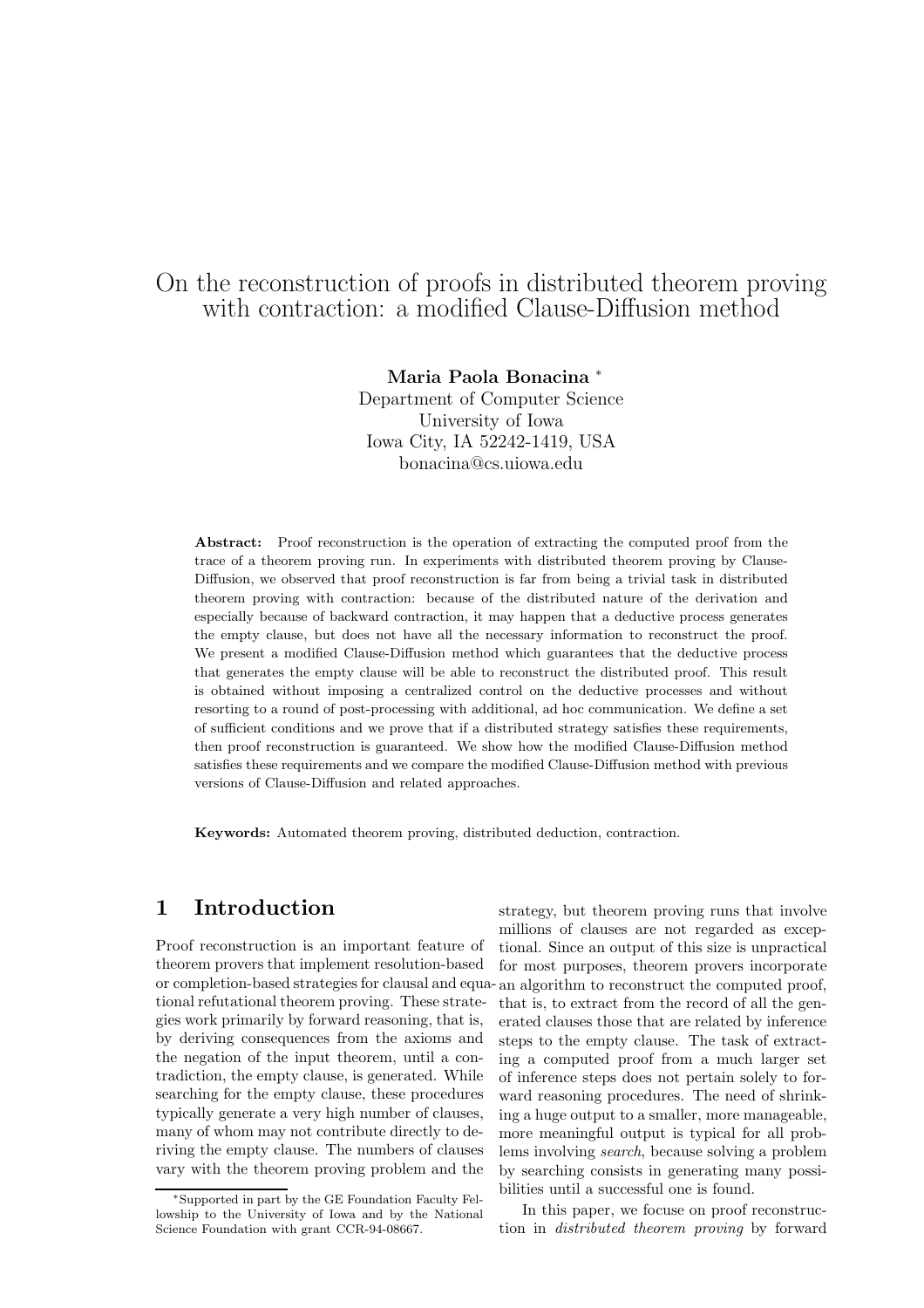reasoning procedures. By distributed theorem proving, we mean having multiple concurrent, asynchronous deductive processes working in parallel on the same theorem proving problem. Each process executes a theorem proving strategy, has its own data base of clauses and develops its own derivation. The processes may all execute the same strategy or execute strategies with different search plans, e.g. different criteria to select inference rules and premises. A method for distributed theorem proving specifies, together with the strategy or strategies to be executed by the processes, a mechanism to subdivide the theorem proving problem among the processes and a communication scheme: the former aims at ensuring that each process has less work than a single sequential process would; the latter aims at ensuring that the processes cooperate, for instance by exchanging the clauses they derive. In this context, a distributed derivation is made by the collection of the derivations developed by the processes and it succeeds when one of the processes generates the empty clause. We refer to [6] and [11] for surveys on parallel and distributed deduction for different strategies and architectures and to [5] for our Clause-Diffusion method, which we adopt here as a starting point.

In sequential theorem proving, proper book- keeping is sufficient to guarantee proof reconstruction. The situation is sensibly different in distributed theorem proving. The distributed nature of the derivation implies that while one process succeeds first, all processes contributed to the proof, and it is not trivial to guarantee that the successful process is capable of reconstructing the proof by consulting only its own data base. As an example, consider the following scenario: a deductive process  $p_i$  generates an equation  $\varphi$ and applies it to reduce another clause  $\psi$  to a new form  $\psi'$ . It follows that  $\varphi$  and  $\psi$  are parents of  $\psi'$ . Then, process  $p_i$  also simplifies  $\varphi$  itself to  $\varphi'$ . Later,  $\varphi'$  and  $\psi'$  are sent by process  $p_i$  to another process  $p_i$ . Eventually,  $p_i$  generates the empty clause, and the proof involves  $\psi'$  at some stage. When  $p_i$  tries to reconstruct the proof, the history of  $\psi'$  will refer to  $\varphi$  and  $\psi$ , but neither of them can be retrieved in the data base of  $p_i$ . We observed this and other difficulties during experiments with our Clause-Diffusion prototypes Aquarius [4] and Peers [7].

In this work we give a systematic treatment of the problem of proof reconstruction in distributed theorem proving and we propose a solution. First, we define formally proof reconstruction. Second, we overview briefly the Clause-Diffusion approach. Then we classify the fail-

ures in distributed proof reconstruction reported in our experiments. These observations guide the design of the modified Clause-Diffusion method, that we describe along with the proof reconstruction failures, showing informally how modified Clause-Diffusion prevent them. In the formal sections of the paper, we prove that the modified Clause-Diffusion method is fair, and therefore complete, if the underlying inference system is complete, and that it guarantees proof reconstruction. We demonstrate this property by formulating sufficient conditions for distributed proof reconstruction: we show that our conditions are sufficient and that the modified Clause-Diffusion method fulfills them. Modified Clause-Diffusion guarantees proof reconstruction by using the asynchronous communication that is already in place in the Clause-Diffusion methodology for the distribution of inferences. No ad hoc communication for proof reconstruction is needed. Also, modified Clause-Diffusion preserves the characteristic of Clause-Diffusion that all deductive processes are asynchronous peers. No central control, such as in a master-slave type of organization, where the master performs centralized book-keeping and decision-making, is added. The capability of proof reconstruction is ensured by simpler and more uniform schemes for communication, identification and allocation of clauses, that are executed in a purely distributed, asynchronous fashion by the processes.

## 2 Proof reconstruction

This section contains preliminary material: a definition of the computed proof and the conditions for proof reconstruction in sequential theorem proving. We assume to have a strategy  $\mathcal{C} = \langle I; \Sigma \rangle$  for first-order clausal theorem proving, where I is the set of inference rules and  $\Sigma$  is the search plan controlling the application of the inference rules. Given a theorem proving problem in refutational clausal form  $S_0 = S \cup \{\neg \varphi\},\$ the strategy  $\mathcal C$  will generate a derivation

 $S_0 \vdash_{\mathcal{C}} S_1 \vdash_{\mathcal{C}} \ldots S_i \vdash_{\mathcal{C}} S_{i+1} \vdash_{\mathcal{C}} \ldots$ 

where at each step an inference rule is applied to selected premises according to the search plan. The proof computed by a derivation can be defined and represented graphically by adopting the classical convention of representing proofs as trees. An expansion inference step, such as a resolution or paramodulation step, deriving clause  $\varphi_n$ from premises  $\varphi_1, \ldots, \varphi_{n-1}$ , is represented as a subtree with root  $\varphi_n$  and children  $\varphi_1, \ldots, \varphi_{n-1}$ . We denote it by the pair  $(\varphi_n, f(\varphi_1, \ldots, \varphi_{n-1}))$ , where  $f$  is the symbol of the applied inference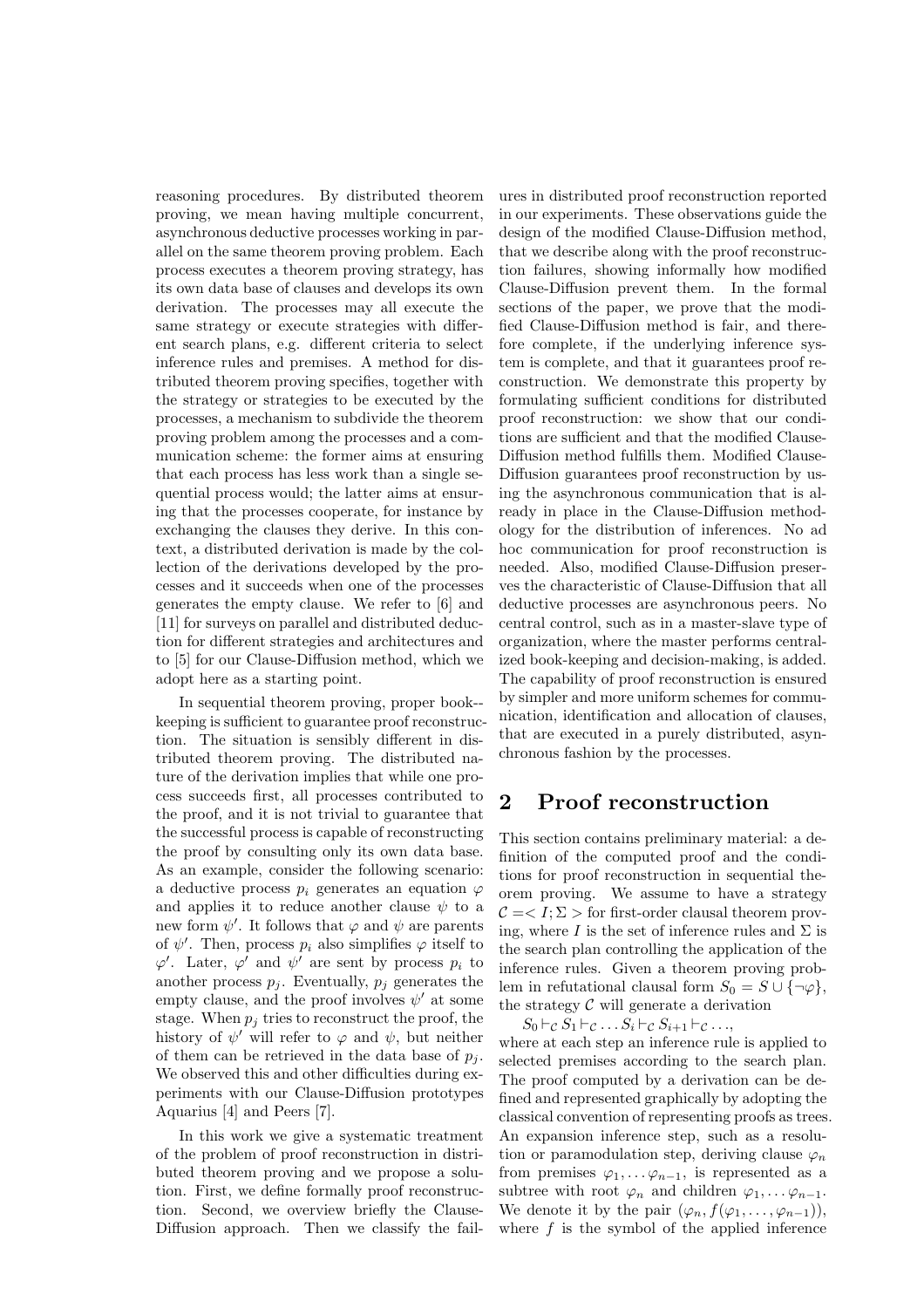rule. This representation can be applied also to contraction inferences, such as simplification or normalization, where a clause  $\varphi_{n-1}$  is reduced to  $\varphi_n$  by simplifiers  $\varphi_1, \ldots, \varphi_{n-2}$ :  $\varphi_n$  is the root and  $\varphi_1, \ldots, \varphi_{n-2}, \varphi_{n-1}$  are the children. In turn,  $\varphi_1, \ldots, \varphi_{n-1}$  have children, representing their premises. Thus a tree represents a proof of the clause associated to its root:

#### Definition 2.1 Given a derivation

 $S_0\vdash_{\mathcal{C}} S_1\vdash_{\mathcal{C}}\ldots\vdash_{\mathcal{C}} S_i\ldots,$ 

for all clauses  $\varphi \in \bigcup_{i \geq 0} S_i$ , the ancestors-tree of  $\varphi$ , denoted by  $at(\varphi)$ , is defined inductively as follows:

- if  $\varphi \in S_0$ , i.e.  $\varphi$  is an input clause, then  $at(\varphi)=\varphi,$
- if  $\varphi$  is derived at stage  $i > 0$  by inference rule f, with premises  $\varphi_1, \ldots, \varphi_{n-1}$ , then

$$
at(\varphi)=(\varphi, f(at(\varphi_1),\ldots at(\varphi_{n-1}))).
$$

The ancestors-tree of a clause contains all its ancestors, including both expansion-ancestors, i.e. clauses used as parents in expansion steps, and contraction-ancestors, i.e. simplifiers and ancestors that were reduced. Since each clause has its own set of variables, the same clause is never derived twice. Rather, multiple variants of a clause, i.e. clauses that differ only by a permutation of variables, are typically generated during a derivation. If a clause  $\varphi$  is derived at stage i and a variant  $\varphi'$  of  $\varphi$  is derived at stage j, their ancestorstrees are two distinct objects, even if they may represent the same inferences logically. We recall that treating variants as distinct clauses is necessary to represent proofs as trees: if variants are not differentiated, the graph of the proof may contain cycles. Also, a proof tree may have more than one node labelled by the same clause, since a clause may be a premise of more than one step in a proof.

Definition 2.2 Given a successful derivation

 $S_0 \vdash_{\mathcal{C}} S_1 \vdash_{\mathcal{C}} \ldots S_i \vdash_{\mathcal{C}} S_{i+1} \ldots \vdash_{\mathcal{C}} S_h,$ the computed proof is  $at(\Box)$ , the ancestors-tree of the empty clause.

We call naming scheme the mechanism that a theorem prover uses to associate identifiers to clauses. Identifiers are chosen from a domain A, which is ordered and has the cardinality of  $\mathbb{N}$ , often IN itself. A naming scheme induces a retrieval *relation*  $R \subseteq A \times \mathcal{L}$ , where  $\mathcal{L}$  is the language of clauses on the given signature, and  $(x, \varphi) \in R$ means that x is the identifier of clause  $\varphi$ . We denote by  $(A, R)$  the naming scheme that uses

domain A and induces retrieval relation R. The relevant property for proof reconstruction is the following:

**Definition 2.3** A theorem proving strategy  $\mathcal{C}$  has an unambiguous naming scheme  $(A, R)$  if, for all derivations by C,  $S_0 \vdash_{\mathcal{C}} S_1 \vdash_{\mathcal{C}} \ldots S_i \vdash_{\mathcal{C}} S_{i+1} \ldots$  $R: A \to \bigcup_{i \geq 0} S_i$  is a bijective function.

 $R$  needs to be a function, so that, given an identifier x, there exists one and only one clause  $\varphi \in$  $\bigcup_{i\geq 0} S_i$ , identified by x. Bijectivity implies that every generated clause has a unique identifier. Multiple variants of a clause are treated as distinct clauses and are given different identifiers.

Existing sequential theorem provers implement proof reconstruction by using unambiguous naming schemes. For instance, the theorem prover Otter [10] uses an unambiguous naming scheme and a data structure for representing clauses with fields to store the identifier of the clause, the identifiers of its parent clauses and the code of the inference rule (expansion or contraction) that derived it. When an empty clause  $\Box$  is generated, the prover reconstructs  $at(\square)$  by retrieving the parents of  $\Box$ , then the parents of the parents and so on, until the reconstruction process retrieves clauses that were part of the input set. This algorithm assumes that the chains of references among clauses contain no cycles, (i.e. the prover builds proof trees correctly), and information about the used inference rules is stored with the clauses, so that proof reconstruction reduces to ancestors retrieval. We shall also make these assumptions in this paper.

Additional care is needed if the strategy features contraction inference rules, such as simplification, because clauses deleted by simplification may appear in  $at(\square)$  and thus should be saved for the purpose of proof reconstruction even if they are no longer used for inferences. Saving all clauses deleted by simplification is not appealing because of memory consumption. Fortunately, it is possible to establish a priori that a large set of clauses deleted by contraction will not be needed for proof reconstruction. The key observation is the distinction between forward contraction, the contraction of newly generated clauses right after generation, and backward contraction, the contraction of all other clauses [6]. Clauses deleted by forward contraction are not used as premises of other steps before deletion and therefore will not be needed for proof reconstruction. Clauses deleted by backward contraction may be needed for proof reconstruction, because they may have been used as premises of other steps before being deleted. Therefore, it is sufficient to save the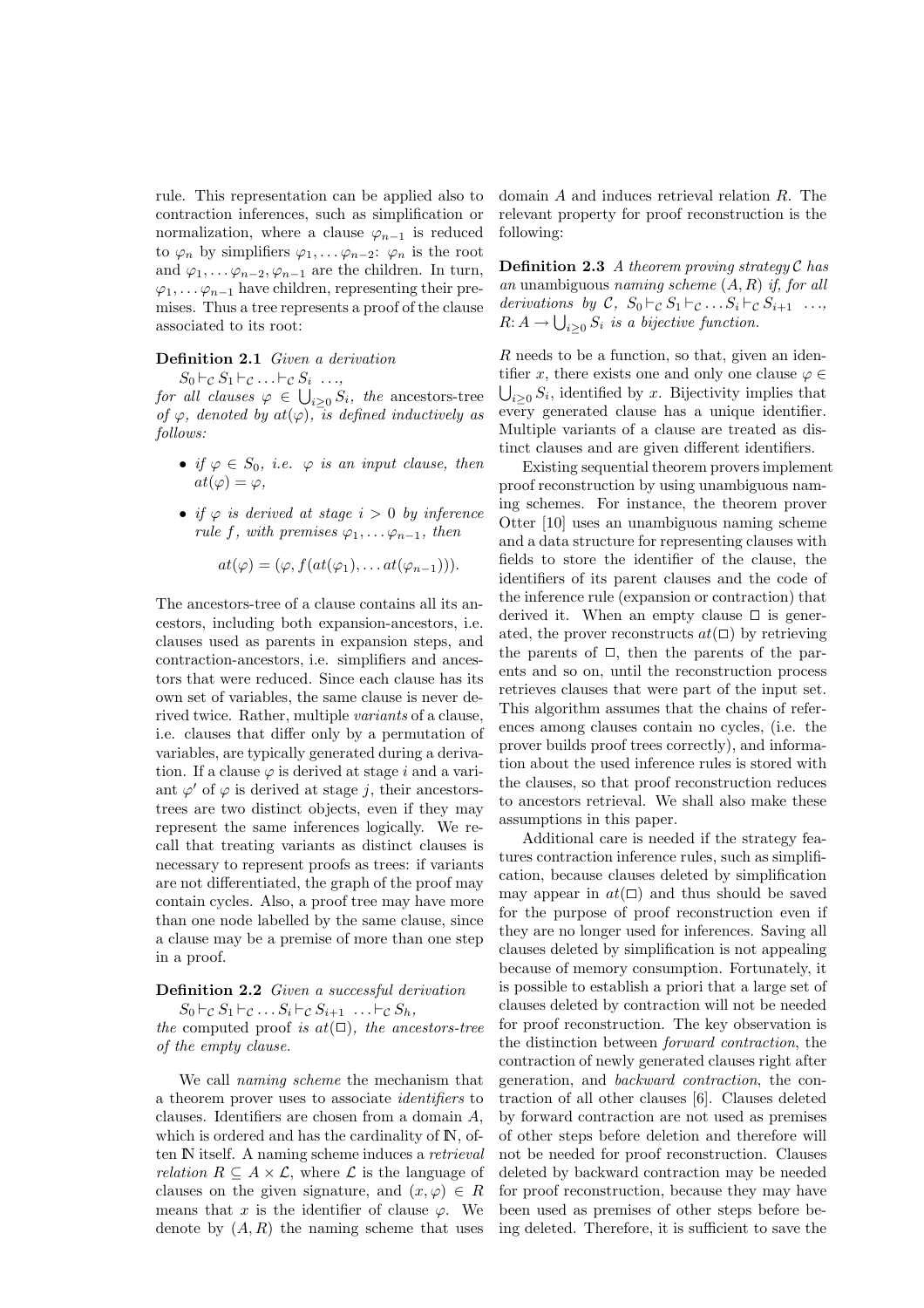clauses deleted by backward contraction in a separate component D of the data base, which will be consulted only by the proof reconstruction algorithm:

 $(S_0; D_0)$   $\vdash_{\mathcal{C}} (S_1; D_1)$   $\vdash_{\mathcal{C}} \ldots (S_i; D_i)$   $\vdash_{\mathcal{C}} \ldots$ Theorem provers such as Otter proceed in this way for the sake of proof reconstruction, with no apparent harm for performance.

## 3 Modified Clause-Diffusion

In this section, first we give a brief overview of the general elements of the Clause-Diffusion approach [5] and then we concentrate on proof reconstruction and modified Clause-Diffusion. We classify the types of failure in proof reconstruction that we observed experimentally and we show informally how modified Clause-Diffusion prevents such failures.

Clause-Diffusion seeks to realize a form of coarse-grain parallelism for theorem proving called parallelism at the search level. Analysis and motivation for this choice were given in [6]. The idea is to have concurrent deductive processes  $p_0, \ldots, p_{n-1}$  searching in parallel the search space of the theorem proving problem. We assume a distributed environment, with distributed memory and message-passing, where each process

 $p_0, \ldots, p_{n-1}$ 

runs on a node of the system, also denoted by  $p_0, \ldots, p_{n-1}$ . Given a theorem proving strategy C and an input problem  $S_0$ , each process  $p_k$  executes  $\mathcal{C}$ , generating its derivation

 $S_0^k \vdash_{\mathcal{C}} S_1^k \vdash_{\mathcal{C}} \ldots S_i^k \ldots$ 

The distributed derivation is formed by the collection of these derivations and it succeeds as soon as one of them does. The set  $S^k$  represents the local data base at  $p_k$ , whereas  $\bigcup_{k=0}^{n-1} S^k$  represents the global data base. The processes may execute different versions of  $C$ , e.g. differing in the search plan.

Intuitively, this approach is most fruitful, if the processes search different portions of the search space. Clause-Diffusion tries to realize this effect by assigning each clause to a process and establishing that each process will perform only those inferences that involve its own clauses, called its residents. Consider for instance the paramodulation inference rule. According to Clause-Diffusion, process  $p_k$  will perform only those paramodulation steps that paramodulate into a clause belonging to  $p_k$ . For two clauses  $\psi_1$  and  $\psi_2$ , belonging to  $p_k$  and  $p_h$  respectively,  $p_k$  will paramodulate  $\psi_2$  into  $\psi_1$ , whereas  $p_h$  will paramodulate  $\psi_1$  into  $\psi_2$ . Similar criteria for subdivision apply to other expansion inference rules, such as

resolution.

In order to make inferences between clauses belonging to different processes possible, a Clause-Diffusion method features a *communication sc*heme, according to which the processes broadcast, or diffuse (hence the name of the methodology) their clauses. The messages carrying clauses are called inference messages. It follows that the data base of each process contains both residents and non-resident clauses that were received as inference messages. By collecting clauses received as messages, each process forms an approximated version, termed localized image set, of the current state of the global data base. This set is used as a set of simplifiers, so that a process can contract a clause with respect to the global data base, not just its own local data base. This feature is called distributed global contraction.

The issue of subdividing a theorem proving problem is a difficult one: since a clause can be generated in many ways, subdividing the clauses among the processes does not prevent the processes from generating common clauses. The datadriven partition of inferences in Clause-Diffusion provides an approximation to the ideal of a true partition of the search space. Specific Clause-Diffusion strategies may be defined by giving concrete search plans, algorithms for allocation of residents, schemes for communication and distributed global contraction et cetera. We refer to [5, 3, 4, 7] for a detailed presentation of the Clause-Diffusion methodology and specific strategies.

## 3.1 The communication scheme

The scheduling of communication affects proof reconstruction, because proof reconstruction may fail if a clause is broadcast, and received, earlier than one of its ancestors. In turn, this may happen only if clauses are used as premises, and thus have descendants, before being broadcast. Thus, we call this type of failure *failure* by delayed diffusion, because broadcasting is scheduled too late with respect to inferences:

• Failure by delayed diffusion: consider clause  $\varphi$  belonging to process  $p_k$ . Assume that  $p_k$  use  $\varphi$  as premise before broadcasting it. For instance,  $\varphi$  is applied as a simplifier to reduce  $\psi$  to  $\psi'$ . Thus  $\varphi$  is a parent of  $\psi'$ . Depending on how clauses are selected for broadcasting, it may happen that  $p_k$  broadcasts  $\psi'$  before it broadcasts  $\varphi$ . It follows that some other process  $p_h$  may receive  $\psi'$ and find a proof involving  $\psi'$  before receiving  $\varphi$ . Process  $p_h$  will not be able to re-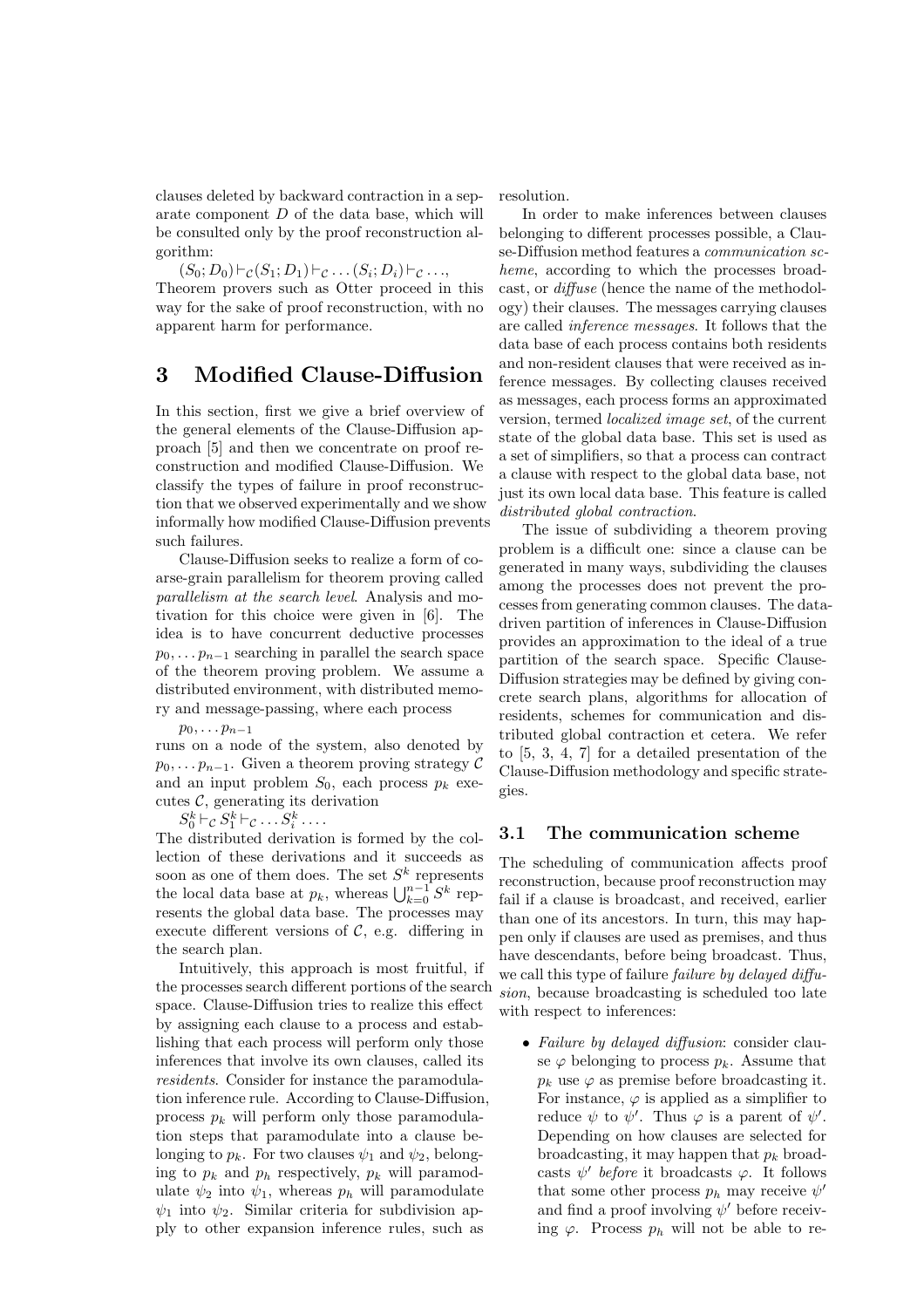construct the proof, because the reference to  $\varphi$ 's identifier in  $\psi'$  cannot be solved. It may also happen that  $p_k$  applies  $\varphi$  to generate  $\psi'$  and then deletes  $\varphi$  by backward contraction, so that  $p_k$  does not broadcast  $\varphi$  at all. The effect on proof reconstruction is similarly negative.

The original Clause-Diffusion made each process responsible for broadcasting its residents and specified not to delay broadcasting after expansion. In the provers of [4, 7], each process broadcasts its residents when they are selected for the first time as premises of expansion inferences. Therefore, in our experiments failures by delayed diffusion were due mostly to missing contraction-parents. If clauses are broadcast after expansion, failures by delayed diffusion for expansion-parents may also occur. Modified Clause-Diffusion prevents these failures by adopting an eager communication scheme:

• Broadcast inference message: each process is responsible for broadcasting as inference messages the clauses it generates. Whenever process  $p_k$  generates a new, or raw, clause  $\varphi$ ,  $p_k$  reduces  $\varphi$  to its normal form  $\varphi'$  (forward contraction) and if  $\varphi'$  is not deleted,  $p_k$  executes the allocation algorithm (of the specific Clause-Diffusion strategy), to decide which process  $\varphi'$  belongs to. Regardless of whether  $\varphi$  is assigned to  $p_k$ ,  $p_k$ keeps  $\varphi$  and also broadcasts it as an inference message.

Thus a clause will be broadcast by the process that generates it, not by the process that owns it. If the allocation algorithm assigns  $\varphi$  to  $p_k$ , then  $p_k$  keeps it as its resident and also broadcasts it as an inference message for the benefit of the other processes. If  $\varphi$  is assigned to another node  $p_j$ , then  $p_k$  keeps and broadcasts  $\varphi$ , realizing in one operation both the goal of sending  $\varphi$  to its owner  $p_i$  and the goal of broadcasting  $\varphi$  to all the processes. Failures by delayed diffusion cannot occur, because clauses are broadcast before being used as premises.

### 3.2 The naming scheme

A naming scheme for a distributed derivation needs to identify each clause uniquely in the global data base. The naming scheme is related to the communication scheme because a clause needs to receive its global identifier before being broadcast. Therefore, the process that broadcasts a clause should also name it. In the original Clause-Diffusion, both tasks are performed by the owner

of the clause. In modified Clause-Diffusion, a clause is given its global identifier by the process that generates it:

• the global identifier of a clause  $\varphi$  generated by  $p_k$  and allocated to  $p_i$  (by the allocation algorithm run at  $p_k$ ) is  $\langle j, k, l \rangle$ , if  $\varphi$  is the l-th clause to be allocated as resident to  $p_i$  among all those generated by  $p_k$ .

As a special case, if  $p_k$  allocates the clause to itself, the identifier will have the form  $\langle k, k, l \rangle$ , with the same meaning for  $l$ . This naming scheme has no repetitions, meaning that no process generates twice the same identifier. Its implementation requires that each process keep a count of how many clauses it has already allocated to any process, including itself.

## 3.3 The treatment of clauses generated by backward contraction

In a strategy with backward contraction, raw clauses are generated not only by expansion but also by backward contraction. The treatment of raw clauses generated by backward contraction is a critical issue for distributed proof reconstruction and for distributed deduction in general. The Clause-Diffusion methodology recommends that a process broadcast a clause only if it is irreducible with respect to all the simplifiers available to the process, in order to prevent broadcasting a clause which is known to be redundant. Modified Clause-Diffusion respects this indication by broadcasting clauses right after normalization by forward contraction. Of course, a clause that was irreducible at the time of broadcasting may become reducible at a later stage, as other simplifiers are generated. Consider a clause  $\varphi$  that was broadcast at some stage of a distributed derivation, is stored at all the nodes and is reducible to  $\varphi'$ .

If all the processes are allowed to reduce  $\varphi$  to  $\varphi'$  and to treat the generated clause like a raw clause generated by expansion, up to  $n$  copies of  $\varphi'$  may be generated, normalized, given a (different) global identifier and broadcast. (We recall that the processes are asynchronous, and therefore unlikely to perform these steps at the same time.) This will induce in turn more backward contraction steps, e.g. subsumption steps, to get rid of all the duplicates. In order to avoid the redundancy of this scenario, one may restrict backward contraction based on ownership of clauses, by establishing that a process may simplify only its own clauses. Accordingly, only the owner of  $\varphi$  reduces it to  $\varphi'$  and broadcasts  $\varphi'$  as a new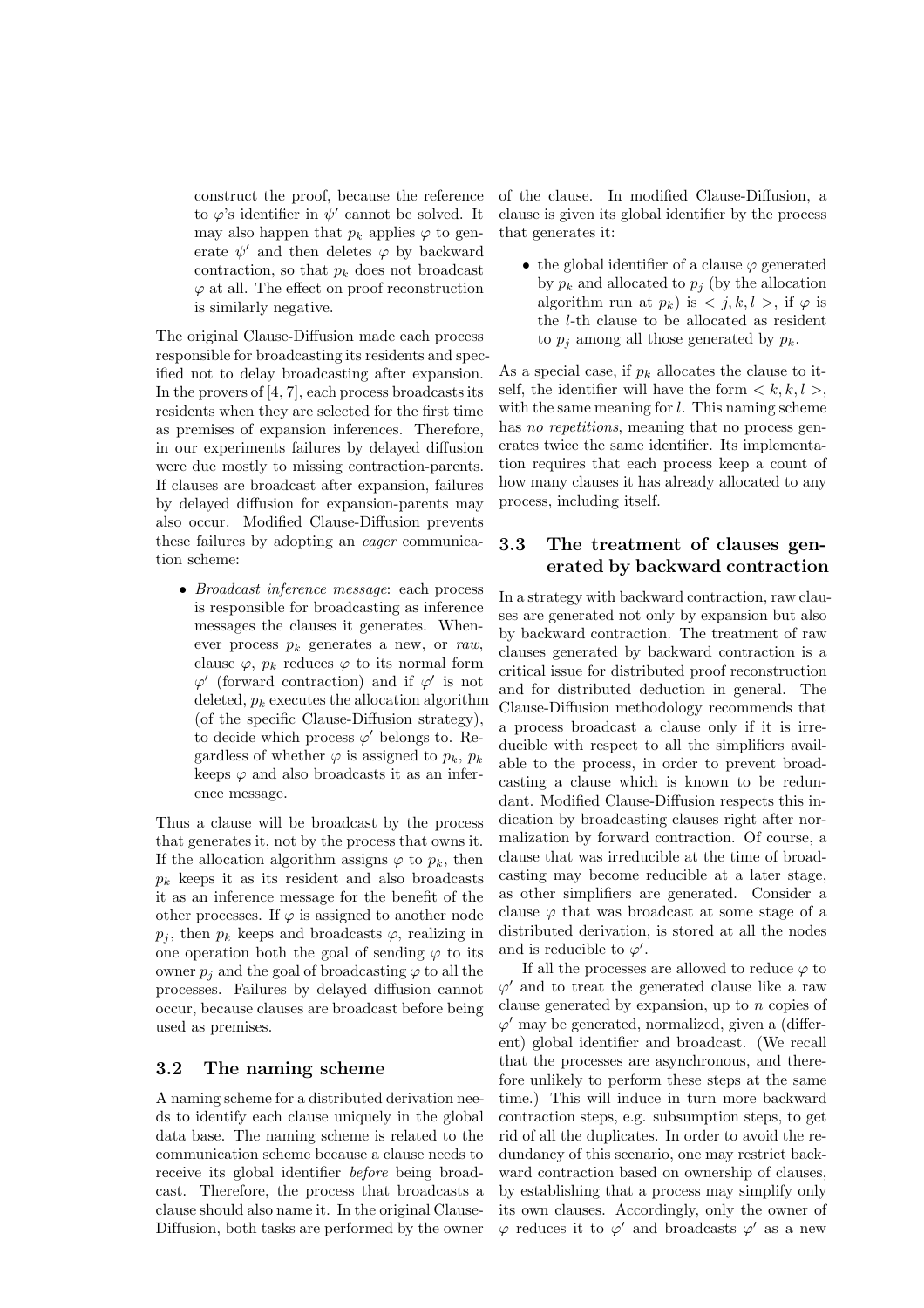clause (we assume here for simplicity that  $\varphi'$  is irreducible). Upon receiving the inference message  $\varphi'$ , the other processes will use it to replace  $\varphi$  in their data bases. For this purpose, and for proof reconstruction,  $\varphi'$  would carry in its history the information that it was generated by backward contraction of  $\varphi$ . The disadvantage of this scheme is that the processes are not allowed to delete by simplification those redundant clauses that are not their residents. The effect of backward normalization is delayed until reduced forms are received as inference messages. Since most of the data base of a process may be made eventually of non-resident clauses, the limitation of the contraction power of the processes is significant.

The original Clause-Diffusion method adopted a compromise between unrestricted backward contraction and subdivision of backward contraction by ownership. All processes reduce  $\varphi$  to  $\varphi'$ , but only the owner, say  $p_i$ , of  $\varphi$  is allowed to generate a new identifier for  $\varphi'$  and broadcast  $\varphi'$ with its new name. The other processes generate  $\varphi'$  and store it temporarily with the identifier of  $\varphi$ . When they receive the inference message  $\varphi'$  broadcast by  $p_i$ , they update their data bases with the correct identifier of  $\varphi'$ . A problem with this approach is that it makes the naming scheme ambiguous, because for some time  $\varphi$  and  $\varphi'$  have the same identifier at all nodes different from  $p_i$ . Indeed, proof reconstruction may fail in two ways:

- 1. Failure by name clash at a receiver: if a process  $p_k, k \neq i$ , reduces  $\varphi$  to  $\varphi'$ , stores  $\varphi'$  with the identifier x which was originally  $\varphi$ 's, and later finds a proof including a reference to  $\varphi$  through x,  $p_k$  may not be able to reconstruct it correctly, because the identifier x may retrieve  $\varphi'$  instead.
- 2. Failure by name clash at the sender: processes other than  $p_i$  may use  $\varphi'$  as premise before its identifier is updated. Therefore, the histories of other clauses may contain occurrences of identifier  $x$  referring to  $\varphi'$ . If  $p_i$  finds a proof containing one such reference, it will not be able to reconstruct it, because the identifier x will retrieve  $\varphi$  at  $p_i$ .

This scheme cannot be fixed by allowing the processes other than  $p_i$  to generate new names for their copies of  $\varphi'$ : the naming scheme would still be ambiguous, since  $\varphi'$  would be stored under different indentifiers and name clashes on occurrences of  $\varphi'$  would occur.

Modified Clause-Diffusion proposes a different compromise, that preserves proof reconstruction. Each process may perform backward contraction of its own clauses by any contraction rule. It may apply without restrictions those contraction rules, such as subsumption and tautology deletion, that do not produce new clauses. In addition, it may use simplification to delete clauses belonging to other processes, but it is not allowed to generate their reduced forms. Thus, all processes may apply backward contraction to detect that  $\varphi$  is reducible and delete it, but only the owner of  $\varphi$  is allowed to complete the backward contraction inference, generate  $\varphi'$ , name it and broadcast it. At all the other processes the contraction step initiated by deleting  $\varphi$  will be completed with no additional work, when the inference message  $\varphi'$  is received and stored. Deleting  $\varphi$  without generating  $\varphi'$  is incomplete locally, but it is complete globally, as long as  $\varphi'$  is generated by the owner of  $\varphi$  and broadcast.

This approach has several advantages. First, it does not induce the redundant communication and duplication of unrestricted backward contraction, without strongly reducing the contraction power of the processes, since they can still delete redundant clauses regardless of ownership. Second, generation of new clauses by backward contraction and generation of raw clauses by expansion are treated uniformly: both are restricted based on ownership of clauses; all raw clauses and all inference messages are handled in the same way, regardless of how they were generated. All received inference messages can simply be added to the data base, because it is not necessary to use them to update incorrect identifiers or to replace copies of their ancestors. Finally, this scheme implies that all clauses generated by backward contraction get new identifiers. Together with the assumption that the naming scheme has no repetitions, this means that the naming scheme is unambiguous and there are no name clashes.

## 3.4 Distributed derivations

We conclude this section on modified Clause-Diffusion by summarizing its operations in a formal description of its derivations. A distributed derivation is made of a collection of  $n$  derivations

 $T_0^k \vdash_{\mathcal{C}} T_1^k \vdash_{\mathcal{C}} \ldots T_i^k \vdash_{\mathcal{C}} \ldots,$ 

for  $0 \leq k \leq n-1$ , by the processes  $p_0, p_1, \ldots, p_{n-1}$ . In a derivation the superscript indicates the process and the subscript indicates the stage. Here and in the rest of the paper  $T$  is the tuple

 $(S; V; CP; MI; MO; D)$ 

where  $S$  is the set of residents,  $V$  is the set of non-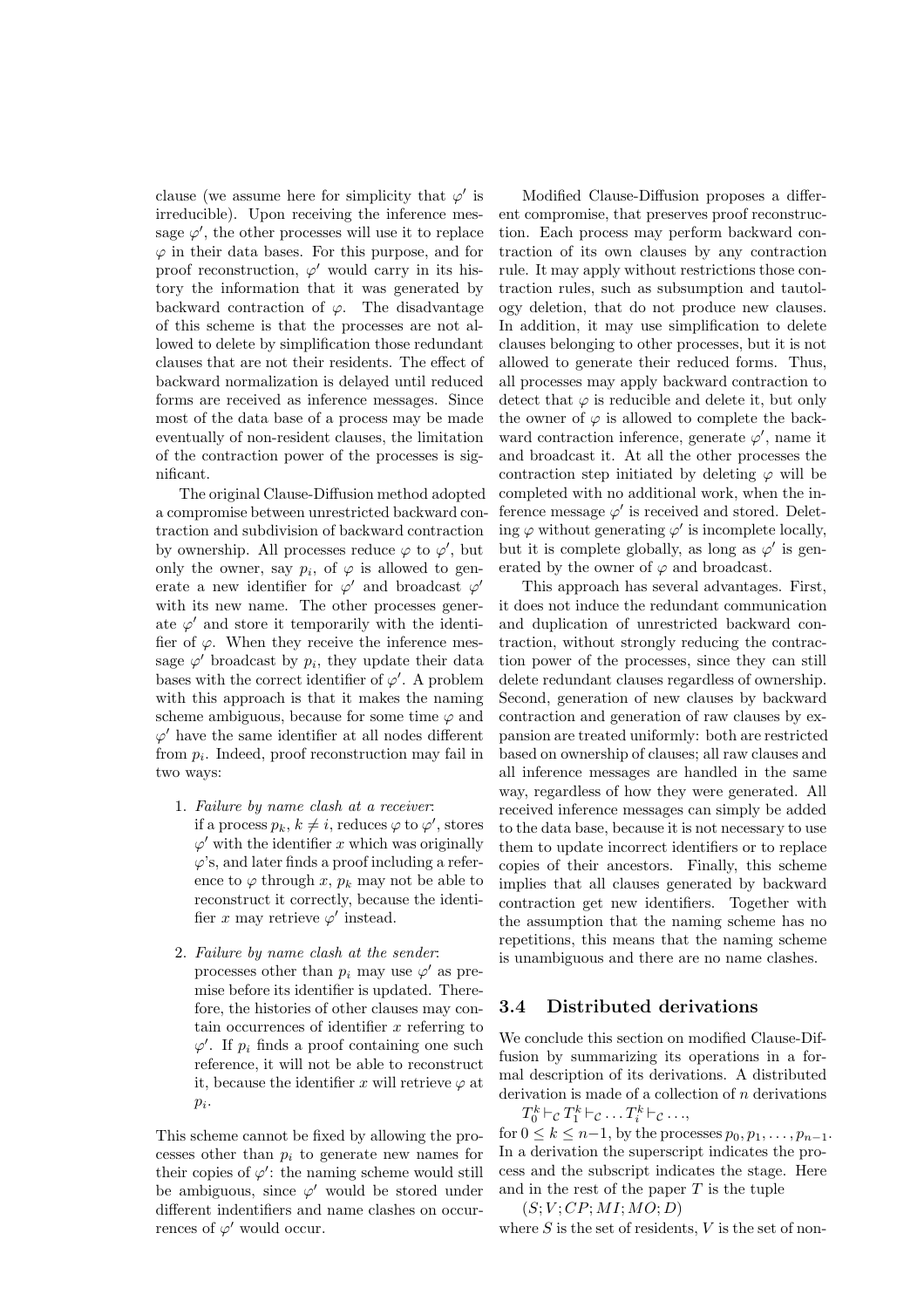resident clauses currently held at a node, CP is the set of raw clauses,  $MI$  is the set of inference messages being received (input), MO is the set of inference messages to be broadcast (output) and D is the set of clauses deleted by backward contraction. A distributed derivation succeeds as soon as one of its component derivations does. The different types of operations work as follows:

- Expansion takes premises in  $S \cup V$  and puts the generated raw clauses in CP. For example, if  $\psi_1$  belongs to  $p_k$  and  $\psi_2$  belongs to  $p_h$ , we have:  $\psi_1 \in S^k$ ,  $\psi_2 \in S^h$ ,  $\psi_1 \in V^h$ and  $\psi_2 \in V^k$ ;  $p_k$  paramodulates  $\psi_2$  into  $\psi_1$ and  $p_h$  paramodulates  $\psi_1$  into  $\psi_2$ .
- Forward contraction applies the simplifiers in S∪V to normalize the raw clauses in CP: deleted clauses disappear, whereas a nontrivial normal form goes in  $MO$  and in  $S$ , if it belongs to the process, in  $V$  otherwise.
- Backward contraction applies the simplifiers in  $S\cup V$  to the clauses in  $S\cup V$ : deleted clauses go in  $D$ , whereas a non-trivial normal form goes in  $MO$  and in  $S$ , if it belongs to the process, in V otherwise.
- The act of receiving an inference message is represented by the appearance of the message in MI. The receiver processes the received inference message by moving it from MI to S if the clause belongs to the process, to V otherwise.
- The act of broadcasting an inference message is initiated by putting the clause in MO; the effect of broadcasting is represented in the derivation by the clause appearing in the MI components of all the other processes at later stages.

Since each clause added to V is broadcast and added to S by one of the processes, it follows that all clauses in  $V$  are copies, or "images", of clauses in S: if  $\varphi \in V_i^k$ , then  $\varphi \in S_j^h$ , for some h and j. The union  $S^k \cup V^k$  forms the localized image set of process  $p_k$ , that is, the "image" of the global data base known to  $p_k$ .

#### 3.5 Uniform fairness

Fairness of the original Clause-Diffusion method was proved in [3]. Since the method and the formal description of the derivations are different, we need to prove separately the fairness of modified Clause-Diffusion. Fairness of a theorem proving strategy means that the inferences that

are necessary to prove the theorem will not be postponed indefinitely by the search plan of the strategy. A stronger property, that we call uniform fairness, says that all expansion inferences from persistent, non-redundant premises will be considered eventually by the search plan:

Definition 3.1 (Bachmair, Ganzinger 1992) [2] A derivation

 $S_0$   $\vdash$  c  $S_1$   $\vdash$  c  $\ldots$   $S_i$   $\vdash$  c  $S_{i+1}$   $\ldots$ 

is uniformly fair if  $I_e(S_{\infty} - R(S_{\infty})) \subseteq \bigcup_{i \geq 0} S_i$ , where  $S_{\infty} = \bigcup_{i \geq 0} \bigcap_{j \geq i} S_j$  (the limit of the derivation) is the set of persistent clauses,  $I_e(S)$  is the set of clauses that can be inferred from premises in  $S$  in one expansion step of the given strategy, and  $R(S)$  is the set of clauses that are redundant in S based on the redundancy criterion R of the given strategy.

We refer to [2] for the definition of redundancy criterion. Intuitively, redundant clauses are those that can be deleted by contraction without detriment for the refutation. For the purpose of this paper we simply need to recall that  $R$  is the redundancy criterion of strategy  $\mathcal C$  in the sense that the clauses deleted by the contraction rules of  $\mathcal C$ are redundant according to  $R$ . Also, we shall use two properties of redundancy criteria given in [2]: a redundancy criterion is monotonic, that is, if  $S \subseteq S'$ , then  $R(S) \subseteq R(S')$ , and redundant clauses are irrelevant in establishing the redundancy of other clauses: if  $(S' - S) \subseteq R(S')$ , then  $R(S') \subseteq R(S)$ .

For distributed derivations, we have local and global limits, e.g.  $S^k_{\infty} = \bigcup_{i \geq 0} \bigcap_{j \geq i} S^k_j$  and  $S_{\infty} =$  $\bigcup_{k=0}^{n-1} S_{\infty}^k$ . Limits for the other components of a distributed derivation are defined in the same way. The definition of uniform fairness considers clauses in S only. However, each process in a distributed derivation performs expansion inferences from premises in  $S \cup V$  and deletes by contraction clauses redundant with respect to  $S \cup V$ . The following lemma and theorem will bridge this gap. The lemma will show that if a clause is redundant with respect to  $(S \cup V)_{\infty}$ , then it is redundant with respect to  $S_{\infty}$ . The theorem will show that if the local derivations are uniformly fair with respect to expansion inferences on  $S \cup V$  and the communication scheme satisfies additional conditions, then the distributed derivation is uniformly fair.

**Lemma 3.1** For all k,  $0 \le k \le n - 1$ ,  $R((S \cup$  $V)_{\infty}^{k}$ )  $\subseteq R(S_{\infty})$ .

*Proof:* we prove that  $R((S \cup V)_{\infty}) \subseteq R(S_{\infty})$ : since  $(S \cup V)_{\infty}^{k} \subseteq (S \cup V)_{\infty}$ , it follows  $R((S \cup$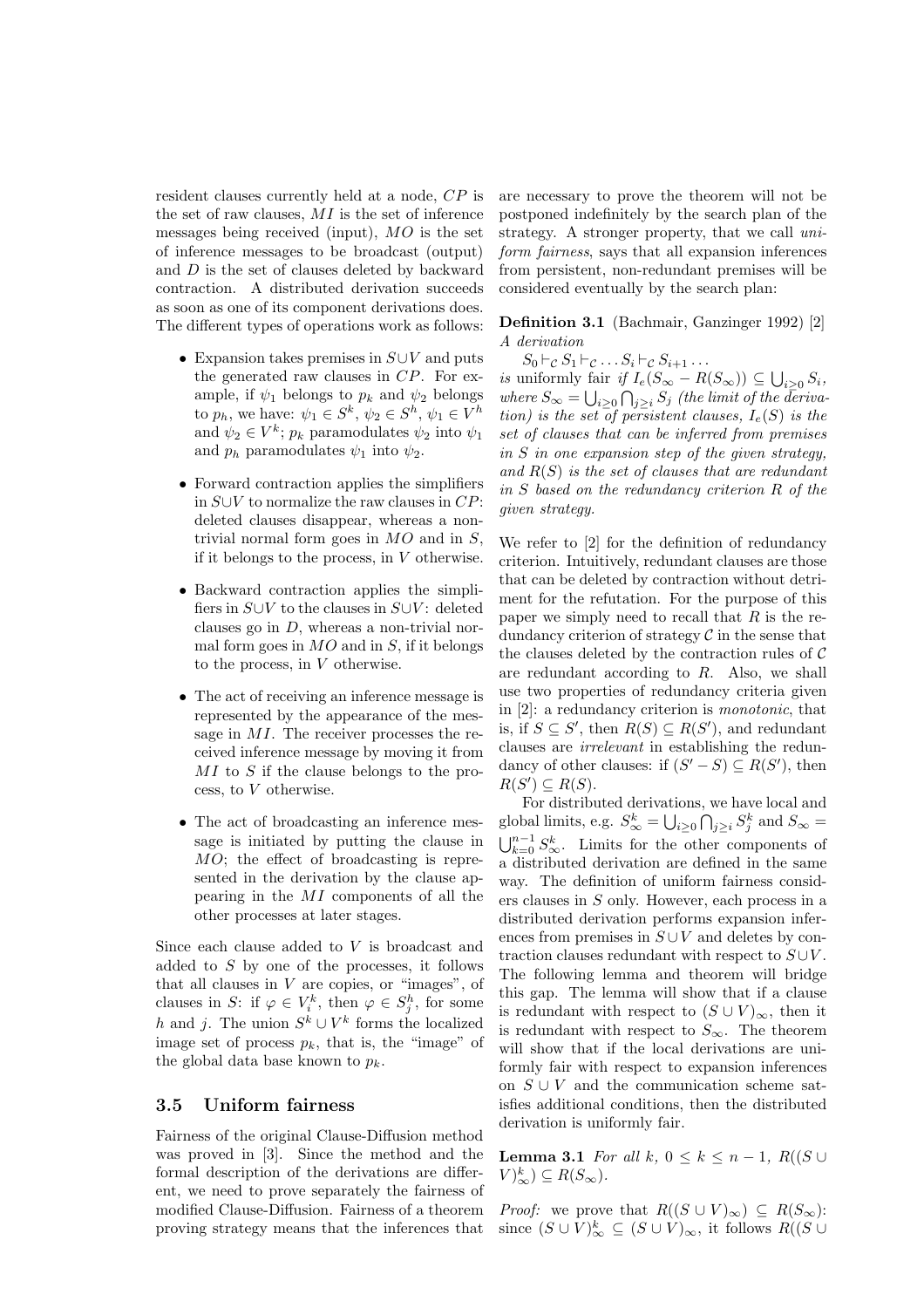$V_{\infty}^{k}$ )  $\subseteq R((S \cup V)_{\infty})$ )  $\subseteq R(S_{\infty})$  by monotonicity of R.

If  $(S \cup V)_{\infty} \subseteq S_{\infty}$  holds, then  $R((S \cup V)_{\infty}) \subseteq$  $R(S_{\infty})$  follows by monotonicity of R.

If  $(S \cup V)_{\infty} \subseteq S_{\infty}$  does not hold, then there exists some clause  $\varphi$ , which is persistent in the V component of the derivation, but not in the S component:  $\varphi \in V_\infty$  but  $\varphi \notin S_\infty$ . We show that such a clause must be redundant. Since each clause added to the V component is broadcast and added to the S component by one of the processes,  $\varphi \in S_i^j$  for some process  $p_j$  and stage *i*. Since  $\varphi \notin S_{\infty}$ ,  $\varphi$  is deleted by contraction at  $p_j$ , that is,  $\varphi$  is redundant:  $\varphi \in R((S \cup V)_{\infty}^j)$ . Since  $(S \cup V)_{\infty}^{j} \subseteq (S \cup V)_{\infty}$ , it follows by monotonicity of R that  $\varphi \in R((S \cup V)_{\infty})$ . Thus, we have that every clause that is in  $(S \cup V)_{\infty}$ , but not in  $S_{\infty}$ , is in  $R((S \cup V)_{\infty})$ . In other words, we have  $((S \cup V)_{\infty} - S_{\infty}) \subseteq R((S \cup V)_{\infty})$ . By the second property of redundancy criteria (irrelevance of redundant clauses), it follows that  $R((S \cup V)_{\infty}) \subseteq R(S_{\infty}).$ 

Theorem 3.1 If a distributed derivation

 $T_0^k \vdash_{\mathcal{C}} T_1^k \vdash_{\mathcal{C}} \ldots T_i^k \vdash_{\mathcal{C}} \ldots,$ 

with  $T = (S; V; CP; MI; MO; D)$ , is such that

1. all raw clauses, all incoming messages and all outgoing messages are processed:

 $\forall k, 0 \leq k \leq n-1, CP^k_{\infty} = MI^k_{\infty} =$  $MO_{\infty}^k = \emptyset,$ 

2. all persistent, non-redundant residents are broadcast:

 $\forall \psi \in (S_{\infty} - R(S_{\infty}))$ , there exist a process  $p_k$  and a stage  $i, i \geq 0$ , such that  $\psi \in MO_i^k$ ,

3. all expansion inferences from persistent, nonredundant clauses at any given node  $p_k$  will be considered either by process  $p_k$  or by others; in particular, inferences between persistent, non-redundant residents will be considered by  $p_k$  itself:

$$
\begin{array}{l} \forall k,\; 0\leq k\leq n-1,\\ I_e((S\cup V)^k_{\infty}-R((S\cup V)^k_{\infty}))\subseteq \bigcup_{i\geq 0} CP_i\\ \textit{where $CP_i=\bigcup_{j=0}^{n-1} CP^j_i$} \\ \textit{and $I_e(S^k_{\infty}-R((S\cup V)^k_{\infty}))\subseteq \bigcup_{i\geq 0} CP^k_i$,} \end{array}
$$

then the distributed derivation is uniformly fair:  $I_e(S_{\infty} - R(S_{\infty})) \subseteq \bigcup_{k=0}^{n-1} \bigcup_{i \geq 0} CP_i^k$ .

*Proof:* let  $\varphi$  be any clause in  $I_e(S_{\infty} - R(S_{\infty}))$ with parents  $\psi_1, \psi_2 \in (S_\infty - R(S_\infty))$ . Let  $p_k$  and  $p_h, 0 \leq k, h \leq n-1$ , be the processes that own  $\psi_1$ and  $\psi_2$  respectively, that is,  $\psi_1 \in (S^k_{\infty} - R(S_{\infty}))$ and  $\psi_2 \in (S^h_{\infty} - R(S_{\infty}))$ .

If  $k = h$ , then  $\varphi \in I_e(S^k_{\infty} - R(S_{\infty}))$ . By Lemma 3.1,  $R((S\cup V)_{\infty}^{k}))\subseteq R(S_{\infty})$  and thus  $(S_{\infty}^{k}-R(S_{\infty}))\subseteq$  $(S_{\infty}^k - R((S \cup V)_{\infty}^k))$ , so that  $\varphi \in I_e(S_{\infty}^k - R((S \cup$  $(V)_{\infty}^{k}$ )). By Condition 3, we have  $\varphi \in \bigcup_{i \geq 0} CP_{i}^{k}$ . If  $k \neq h$ , by Condition 2, we have  $\psi_1 \in MO_{i_1}^r$  for some process r and stage  $i_1$  and  $\psi_2 \in MO_{i_2}^r$ for some process q and stage  $i_2$ . Since  $MO_{\infty} = \bar{\emptyset}$ by Condition 1, the messages  $\psi_1$  and  $\psi_2$  are diffused. Since  $\psi_1$  and  $\psi_2$  are persistent and nonredundant, they cannot be contracted on the way and therefore  $\psi_1$  arrives at  $p_h$  and  $\psi_2$  arrives at  $p_k: \psi_1 \in MI_{j_1}^h$  for some stage  $j_1$  and  $\psi_2 \in MI_{j_2}^k$ for some stage  $j_2$ . Since  $MI_{\infty} = \emptyset$  by Condition 1, we have that  $\psi_1 \in V_{l_1}^h$  for some stage  $l_1$ and  $\psi_2 \in V_{l_2}^k$  for some  $l_2$ . Since  $\psi_1$  and  $\psi_2$  are persistent, they will not be deleted by backward contraction:  $\psi_1 \in V^h_{\infty}$  and  $\psi_2 \in V^k_{\infty}$ . Since they are non-redundant, we have  $\psi_1, \psi_2 \in ((S \cup V)_{\infty}^k$  –  $R(S_{\infty}))$  at node  $p_k$  and  $\psi_1, \psi_2 \in ((S \cup V)_{\infty}^h$  –  $R(S_{\infty})$  at node  $p_h$ . By Lemma 3.1 applied as above, we have  $\psi_1, \psi_2 \in ((S \cup V)_{\infty}^k - R((S \cup V)_{\infty}^k))$ at node  $p_k$  and  $\psi_1, \psi_2 \in ((S \cup V)_{\infty}^h - R((S \cup V)_{\infty}^h))$ at node  $p_h$ . By Condition 3, applied to either  $p_k$ or  $p_h$ , we have  $\varphi \in \bigcup_{k=0}^{n-1} \bigcup_{i\geq 0} CP_i^k$ .

Given a specific Clause-Diffusion strategy with a refutationally complete inference system, it suffices to verify the hypotheses of this theorem to establish that the strategy is fair, and thus complete. Condition 1 and 2 express the fairness requirements for the communication scheme, while condition 3 expresses the local fairness of the search plan(s) controlling the inferences at the nodes. For condition 1, we emphasize that based on the definition of limit,  $\mathbb{CP}_{\infty}^k = \emptyset$  does not mean that  $\mathbb{CP}^k$  will be eventually empty, which for an infinite derivation may never occur, but that no clause will persist in  $\mathbb{CP}^k$ , i.e. all clauses added to  $\mathbb{CP}^k$  will be removed eventually.

# 4 Reconstruction of distributed proofs

In this section we develop formally the discussion of distributed proof reconstruction of Sections 3.1 and 3.3. The first step is to generalize to distributed strategies the notion of unambiguous naming scheme:

Definition 4.1 A distributed theorem proving strategy  $\mathcal C$  has a globally unambiguous naming scheme  $(A, R)$  if, for all derivations,

 $T_0^k \vdash_{\mathcal{C}} T_1^k \vdash_{\mathcal{C}} \ldots T_i^k \vdash_{\mathcal{C}} \ldots,$ 

with  $T = (S; V; CP; MI; MO; D)$ , for all processes  $p_k$ , for  $0 \leq k \leq n-1$ , R is a bijective function  $R: A \to \bigcup_{i \geq 0} S_i^k \cup V_i^k \cup D_i^k$ .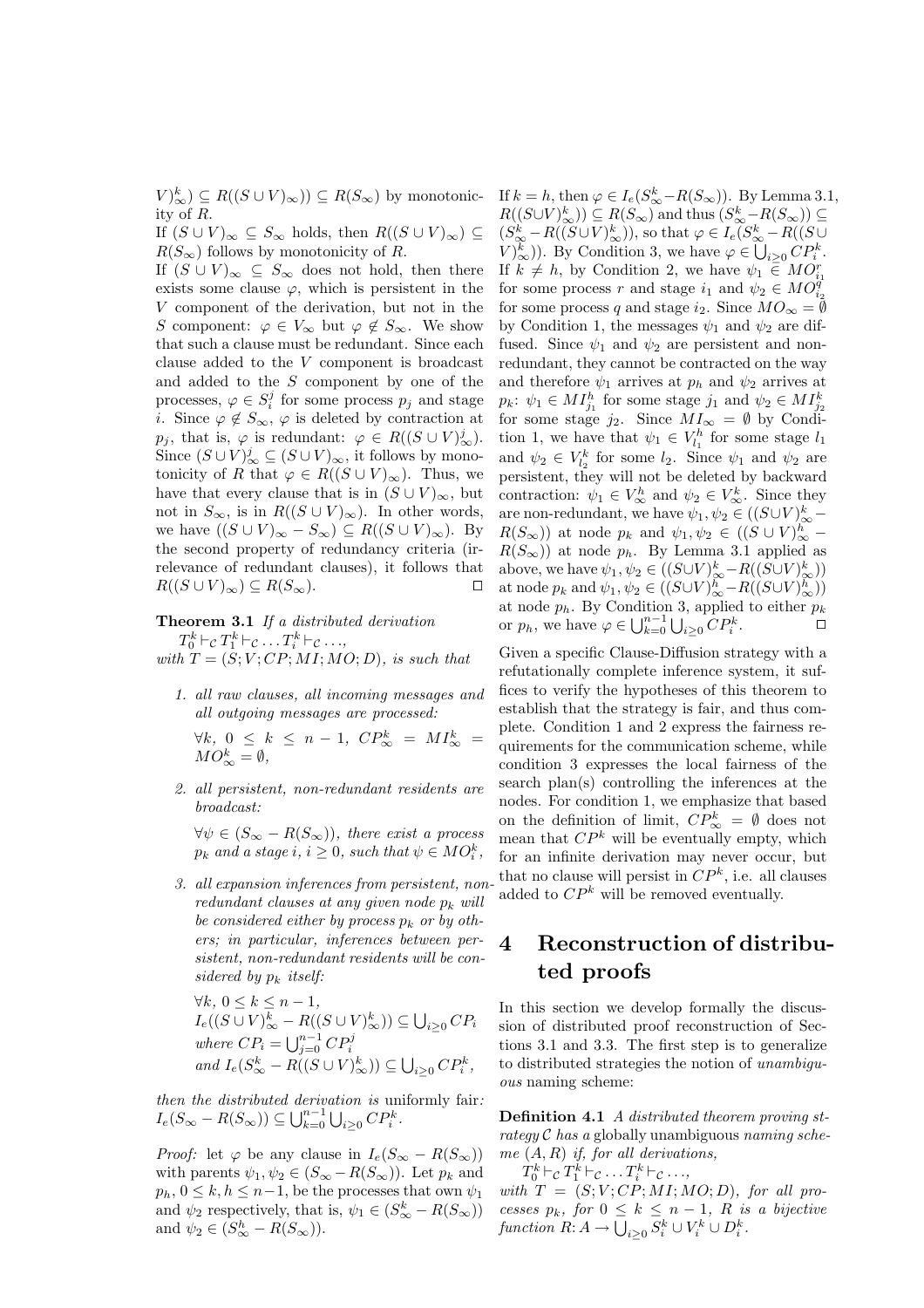The codomain of the retrieval function is given by  $S \cup V \cup D$ , because these are the components a process will consult when reconstructing the proof.

Condition 2 for fairness says that all persistent non-redundant residents will be broadcast. This is not sufficient, however, for proof reconstruction, because the proof may contain nonpersistent clauses or persistent but redundant clauses. Thus, we need to require that the communication scheme of the distributed strategy satisfies an additional property:

Definition 4.2 A distributed theorem proving strategy  $\mathcal C$  has a comprehensive *communication sche*me if, for all derivations,

 $T_0^k \vdash_{\mathcal{C}} T_1^k \vdash_{\mathcal{C}} \ldots T_i^k \vdash_{\mathcal{C}} \ldots,$ 

with  $T = (S; V; CP; MI; MO; D)$ , for all processes  $p_k$ ,  $0 \leq k \leq n-1$ , if there is a stage i,  $i \geq$ 0, where the search plan  $\Sigma_k$  selects  $\varphi$  as premise, then there exist a process  $p_j$ ,  $0 \leq j \leq n-1$  (possibly, but not necessarily  $j = k$ ) and a stage l,  $l \geq 0$ , such that  $\varphi \in MO_l^j$ .

In other words, all premises will be broadcast eventually. This definition is the weakest requirement that is sufficient to guarantee proof reconstruction. We chose to give the weakest requirement, so that our treatment is as general as possible. Accordingly, this definition does not exclude a communication scheme that is comprehensive thanks to a round of post-processing, with ad hoc communication for proof reconstruction. For Clause-Diffusion strategies, however, the primary goal of the communication scheme is not proof reconstruction but the distribution of inferences. Therefore, it is much more interesting, and more efficient, to achieve proof reconstruction by using the communication that is already in place for inferences, as we do in modified Clause-Diffusion.

Definitions are given for infinite derivations for the sake of generality, but for the purpose of proof reconstruction, we are interested in successful, and therefore finite, derivations. For finite derivations, Definition 4.2 says that all premises will be broadcast before termination. Termination may be implemented by having the successful process broadcasting a halting message, that reaches the other processes like an asynchronous interrupt and forces them to halt. In such a context, the earlier the processes broadcast their clauses, the better is the communication scheme for the purpose of implementing Definition 4.2. A communication scheme that delays broadcasting till after the clauses have been used as premises may fail to be comprehensive and cause failures by delayed diffusion (see Section 3.1), because a

process may halt upon receiving a halting message before having broadcast all the clauses it used as premises. As we discussed in Section 3.1, modified Clause-Diffusion takes the eager (and safest) approach of broadcasting new clauses as soon as possible, right after forward contraction.

The complementary requirement is that all broadcast clauses will be received by all nodes:

Definition 4.3 A distributed theorem proving strategy  $C$  has a safe communication scheme if, for all derivations,

$$
T_0^k \vdash_{\mathcal{C}} T_1^k \vdash_{\mathcal{C}} \ldots T_i^k \vdash_{\mathcal{C}} \ldots,
$$

with  $T = (S; V; CP; MI; MO; D)$ , for all processes  $p_k$ ,  $0 \leq k \leq n-1$ , if  $\varphi \in MO_i^k$  for some stage i,  $i \geq 0$ , then for all processes  $p_j$ ,  $0 \leq j \neq k \leq n-1$ , there exists a stage  $l_j, l_j \geq 0$ , such that  $\varphi \in MI_{l_j}^j$ .

We remark that a communication scheme which allows unrestricted interleaving of backward contraction and communication may not be safe. Consider, for instance, a communication scheme where broadcasting is implemented by a receiveand-forward mechanism along routes of more than one hops. Moreover, assume that the intermediate nodes are allowed to apply backward contraction to received messages before forwarding them and to forward their reduced forms. Such a scheme can be fair, because fairness is only concerned with persistent and non-redundant clauses, but it is not safe, because inference messages carrying non-persistent clauses may not be received in the form they were broadcast. On the other hand, a communication scheme where a message is broadcast in one hop, with no forwarding by intermediate nodes, is safe. Also a receive-andforward mechanism is safe, if backward contraction is not intermingled with the receive-and- forward operation. The latter is a reasonable constraint, since the end receiver of an inference message will most likely be able to perform the backward contraction steps that the intermediate nodes would perform on the message. This is the case, for instance, if contraction is done by localized image sets. Furthermore, interleaving of backward contraction and receive-and-forward means that the broadcast operation is not atomic with respect to the inferences. This makes the design more complicated and less realistic, since in most software systems for programming distributed computations the communication operations, including broadcast, are available to the programmer as atomic primitives.

The following theorem summarizes all the conditions for proof reconstruction: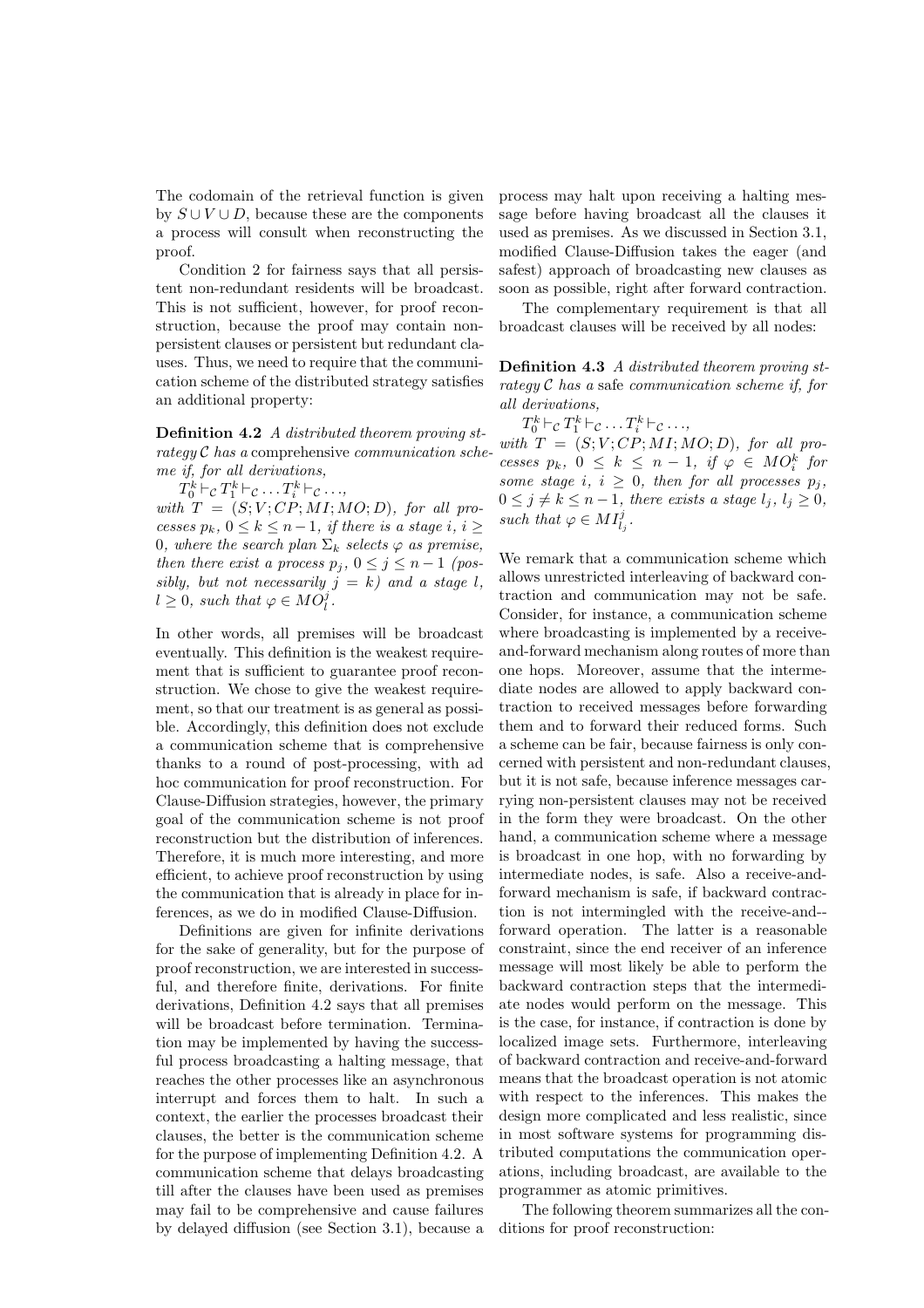Theorem 4.1 Given a distributed theorem proving strategy C such that

- 1. C has a globally unambiguous naming scheme,
- 2. C deletes the clauses in  $S \cup V$  by backward contraction and saves in D the clauses deleted by backward contraction,
- 3. C satisfies the three hypotheses of Theorem 3.1 for uniform fairness and
- 4. C has a comprehensive and safe communication scheme,

then for all derivations

 $T_0^k \vdash_{\mathcal{C}} T_1^k \vdash_{\mathcal{C}} \ldots T_i^k \vdash_{\mathcal{C}} \ldots,$ 

with  $T = (S; V; CP; MI; MO; D)$ , if process  $p_i$ , for some i,  $0 \leq i \leq n-1$ , generates the empty clause at stage  $h_i$  and every process  $p_k$ , for all k,  $0 \leq k \leq n-1$ , terminates at stage  $h_k$ , then  $p_i$ can reconstruct  $at(\square)$  from its final state  $(S; V; CP; MI; MO; D)_{h_i}^i.$ 

*Proof:* we show that all clauses in  $at(\Box)$  can be found in  $(S; V; CP; M_1; M_2; D)_{h_i}^i$ . The proof is by induction on the depth m of  $at(\Box)$ .

Base: if  $m = 1$ , then  $at(\square) = (\square, f(\psi_1, \dots \psi_r)),$ where  $\psi_1, \ldots, \psi_r$  are input clauses and f is the inference rule that  $p_i$  uses to generates  $\Box$  from  $\psi_1, \ldots \psi_r$  at stage  $h_i$ . Thus,  $\psi_1, \ldots \psi_r$  are available at  $p_i$  at stage  $h_i$ .

Induction hypothesis: all clauses in  $at(\Box)$  up to depth  $m = q$  are retrievable by  $p_i$ .

Induction step: let  $\varphi$  be a clause at depth q in  $at(\Box)$  and let  $\psi_1, \ldots \psi_r$  be its parents at depth  $q + 1$  (This proof applies regardless of whether the step generating  $\varphi$  from  $\psi_1, \ldots \psi_r$  is an expansion or a contraction step.). We show that, given their identifiers,  $p_i$  can retrieve  $\psi_1, \ldots \psi_r$ at stage  $h_i$ . We need to consider the following cases:

- 1. The step generating  $\varphi$  from  $\psi_1, \dots \psi_r$  was executed at  $p_i$  at some stage  $l_i$ ,  $0 \leq l_i < h_i$ . This means that  $\psi_1, \dots \psi_r \in (S \cup V)_{i_i}^i$ .
	- (a) If  $\psi_1, \ldots \psi_r$  are all persistent, then  $\psi_1, \ldots \psi_r \in (S \cup V)_{h_i}^i$  and therefore can be retrieved at stage  $h_i$ . (This subcase applies only if the step generating  $\varphi$  from  $\psi_1, \ldots \psi_r$  is an expansion step.)
	- (b) If  $\psi_1, \ldots, \psi_r$  are not all persistent, then there is some  $\psi_j$ ,  $1 \leq j \leq r$ , which was deleted by  $p_i$ . Since  $\psi_j$  was in  $S \cup V$ , it must have been deleted by backward contraction. Then,  $\psi_j \in D_{h_i}^i$ and  $\psi_1, \ldots \psi_r \in (S \cup V \cup D)_{h_i}^i$ .

2. The step generating  $\varphi$  from  $\psi_1, \dots \psi_r$  was executed at some  $p_k, k \neq i$ . Since the strategy has a comprehensive communication scheme and  $\psi_1, \ldots \psi_r$  were used as premises,  $\psi_1, \ldots \psi_r$  were broadcast before termination. Since the communication scheme is also safe, they were received by all processes before termination. In particular, they were received by  $p_i$ : for all  $\psi_j$ ,  $1 \leq$  $j \leq r$ , there is a stage  $l_j$ ,  $0 \leq l_j < h_i$ , such that  $\psi_j \in MI_{l_j}^i$ . By hypothesis 1 of Theorem 3.1,  $MI^i_{\infty} = MI^i_{h_j} = \emptyset$ . Thus,  $\psi_1, \ldots \psi_r$  are moved from the MI component to  $S\cup V$ . For all  $j, 1 \leq j \leq r$ , either  $\psi_j$ is persistent or it is not. If it is persistent, then  $\psi_j \in (S \cup V)_{h_j}^i$ . If it is not persistent, then, since it is in  $S \cup V$ , it must have been deleted by backward contraction. Since the strategy saves in  $D$  the clauses deleted by backward contraction, we have  $\psi_j \in D^i_{h_j}$ . In both cases,  $\psi_i$  can be retrieved by  $p_i$  at stage  $h_i$ . .  $\Box$ 

Modified Clause-Diffusion has a globally unambiguous naming scheme (Section 3.2), because it has no repetitions and it is invoked for all non-trivial new clauses, including those generated by backward contraction. The communication scheme is comprehensive, because non-trivial new clauses are broadcast upon generation (Section 3.1). If the specific strategy is fair, has a safe communication scheme and saves clauses deleted by backward contraction, then proof reconstruction is guaranteed.

## 5 Discussion

We studied the problem of proof reconstruction in the context of distributed theorem proving by peer, concurrent, deductive processes with asynchronous communication and distributed memory. A distributed derivation succeeds as soon as one of the deductive processes does. The proof reconstruction problem is to guarantee that the successful process be able to reconstruct the distributed proof based solely on the final state of its data base. We showed that this property is not trivial, as the successful process may fail to find locally all the clauses that are necessary to reconstruct the proof, even if the distributed strategy is fair and complete.

As a starting point, we assumed the methodology for distributed deduction by Clause-Diffusion that we developed in previous work. By analyzing the failures of proof reconstruction that we observed in experiments with our Clause-Dif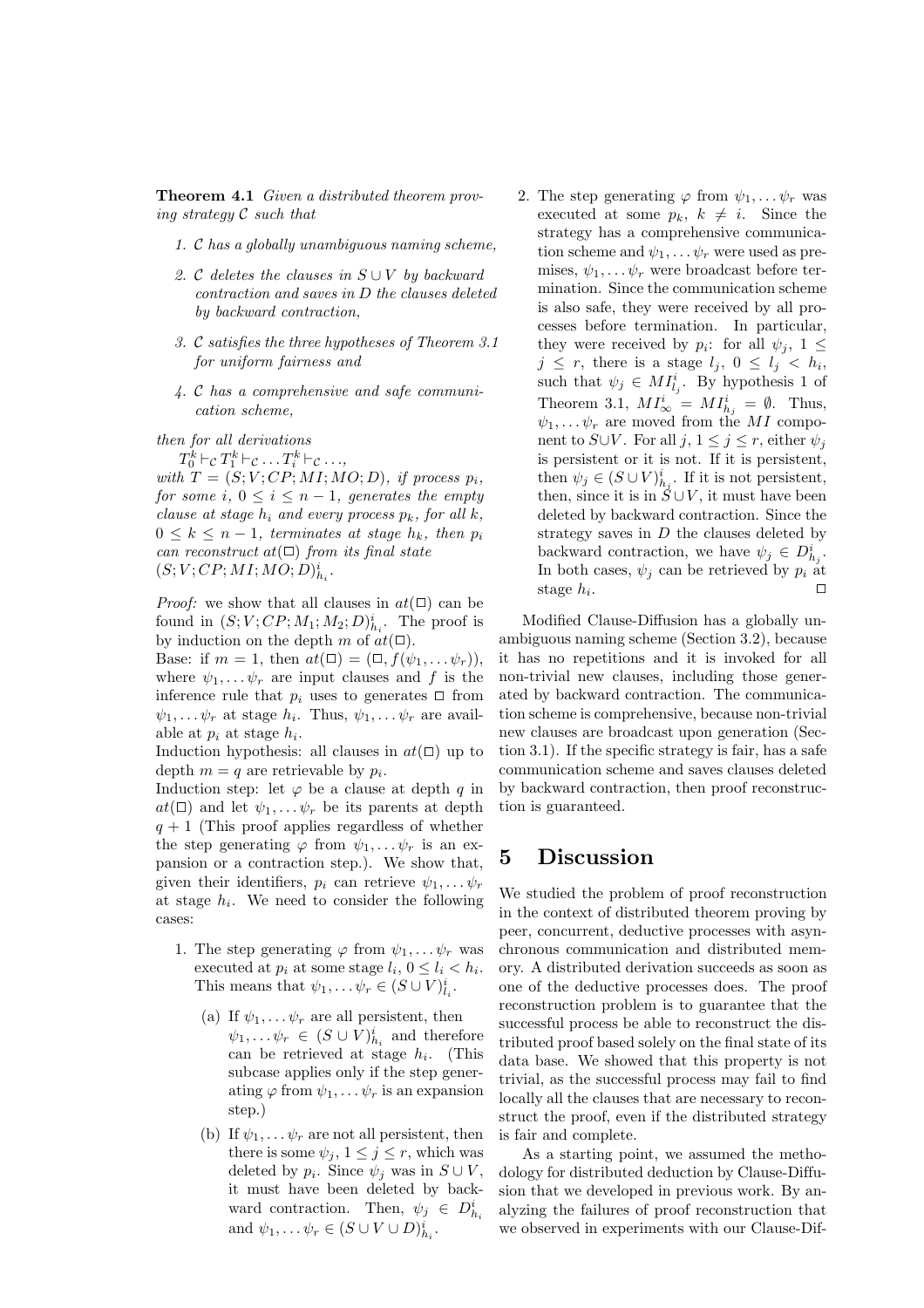fusion prototypes, we focused on the components of a Clause-Diffusion strategy that are relevant to the reconstruction of proofs: the communication scheme, the naming scheme and the treatment of the new clauses, reduced forms of previously existing clauses, generated by backward contraction. Not surprisingly, backward contraction, the feature of contraction-based strategies that makes their parallelization difficult, turned out to be crucial for proof reconstruction also. Based on this analysis, we proposed a modified Clause-Diffusion method with new communication scheme, naming scheme and treatment of raw clauses introduced by backward contraction. We proved that modified Clause-Diffusion is fair and thus complete like original Clause-Diffusion. Then, we showed that modified Clause-Diffusion guarantees proof reconstruction and thus is a solution to our proof reconstruction problem.

We remark that proof reconstruction in distributed memory is more difficult than proof reconstruction in parallel theorem proving in shared memory, because in the latter there is only one data base in shared memory and proof reconstruction can be done like in the sequential case. Similarly, proof reconstruction in a distributed system with peer processes is more challenging than in a distributed system with a hierarchical organization: if the processes work as master and slaves, it is sufficient to reconstruct the proof in the data base of the master. More generally, the more centralized is the control and the more predictable is the communication, the simpler is the book-keeping and thus proof reconstruction. For instance, in the Team-Work method of [1], the data bases of the deductive processes are periodically merged, so that proof reconstruction can also be done in a single data base. In this paper we showed that proof reconstruction can be achieved in distributed theorem proving with distributed memory, peer processes and asynchronous communication, without adding centralized control or ad hoc postprocessing, and using solely the communication already prescribed by the method for the distribution of inferences.

The emphasis of this paper was not on the efficiency of distributed theorem proving strategies. We refer to previous work, e.g. [4, 5, 7], for considerations on the strengths and limitations of the Clause-Diffusion approach in this regard. Since the feasibility of proof reconstruction requires that all clauses used as premises are broadcast, one may conjecture that a strategy without the proof reconstruction property may need less communication and therefore be

more efficient. On the other hand, uniform fairness, which is used to establish fairness and thus completeness of the strategy, requires that all persistent, non-redundant clauses are broadcast. Since in practice a strategy cannot predict which clauses will be persistent, we think that proof reconstruction does not pose much higher requirements than those required by completeness. This is written under the assumption that the strategy gives highest priority to contraction, and, therefore, does not use as premises clauses which are presently redundant. For experimental purposes and study of performances, one may implement both the original Clause-Diffusion without proof reconstruction and the modified Clause-Diffusion with proof reconstruction.

In addition to being a desirable property, we feel that the proof reconstruction issue led us to polish and streamline Clause-Diffusion significantly. The continuation of this research will be to realize a new Clause-Diffusion prototype which implements modified Clause-Diffusion.

## Acknowledgements

I would like to thank Jieh Hsiang for his comments on an earlier version of this paper.

## References

- [1] J.Avenhaus and J.Denzinger, Distributing Equational Theorem Proving, in C.Kirchner (ed.), Proceedings of the Fifth Conference on Rewriting Techniques and Applications, Montréal, Canada, June 1993, Springer Verlag, Lecture Notes in Computer Science 690, 62–76, 1993.
- [2] L.Bachmair and H.Ganzinger, Non-Clausal Resolution and Superposition with Selection and Redundancy Criteria, in A.Voronkov (ed.), Proceedings of Logic Programming and Automated Reasoning, Springer Verlag, Lecture Notes in Artificial Intelligence 624, 273–284, 1992.
- [3] M.P.Bonacina and J.Hsiang, On fairness in distributed deduction, in P.Enjalbert, A.Finkel and K.W.Wagner (eds.), Proceedings of the Tenth Symposium on Theoretical Aspects of Computer Science, Würzburg, Germany, February 1993, Springer Verlag, Lecture Notes in Computer Science 665, 141–152, February 1993.
- [4] M.P.Bonacina and J.Hsiang, Distributed Deduction by Clause-Diffusion: the Aquar-